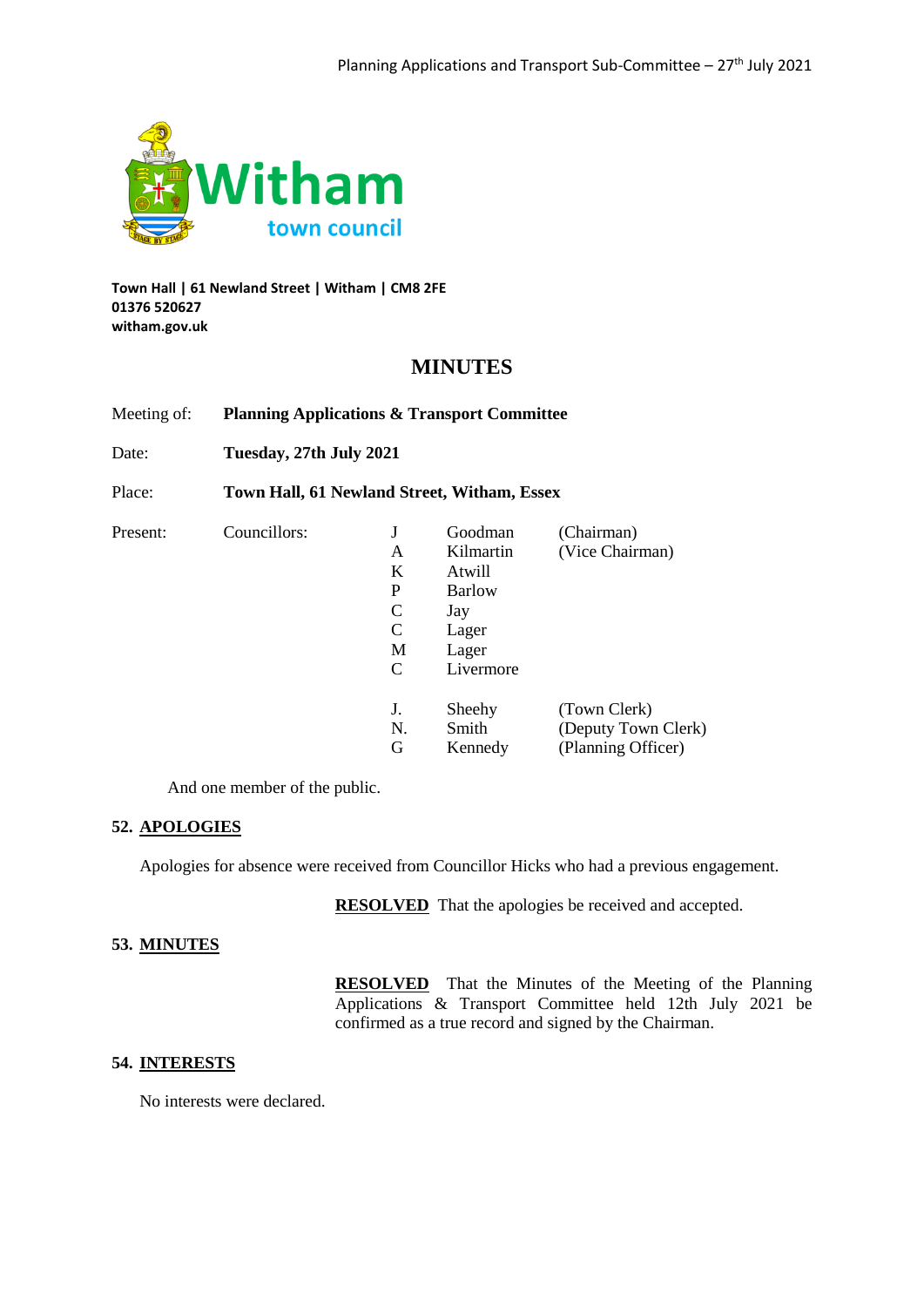## **55. QUESTIONS AND REPRESENTATIONS FROM MEMBERS OF THE PUBLIC**

Mr John Palombi, Witham & Countryside Society, spoke about the application to the rear of the Spread Eagle (21/01916/FUL & 21/001917/LBC). He had been concerned about the loss of the former stable and had hoped it might have been incorporated into the new development.

The Chairman thanked Mr Palombi for his comments.

## **56. CLERK'S REPORT**

The Planning Officer explained that a meeting of the Gimsons' Review Group had been set for Thursday, 19th August 2021 and co-optees had been invited.

**RESOLVED** That the information be received and noted.

## **57. PART 1 APPLICATIONS**

| <b>Foremost House, Waterside Business Park, Eastways</b><br>21/01992/FUL |                                                                                                                                                                                                                            |
|--------------------------------------------------------------------------|----------------------------------------------------------------------------------------------------------------------------------------------------------------------------------------------------------------------------|
|                                                                          | Conversion of existing storage mezzanine level to form additional<br>ancilliary office space                                                                                                                               |
|                                                                          | <b>NO OBJECTION</b>                                                                                                                                                                                                        |
| 21/01993/HH                                                              | <b>10 Graces Close, Witham</b><br>Erection of single storey front porch                                                                                                                                                    |
|                                                                          | <b>NO OBJECTION</b>                                                                                                                                                                                                        |
| 21/01737/HH                                                              | <b>19 Stourton Road, Witham</b><br>Two storey rear extensions and single storey front extension                                                                                                                            |
|                                                                          | NO OBJECTION                                                                                                                                                                                                               |
| 21/02092/HH                                                              | 1 Avenue Road, Witham<br>Single storey side garage extension                                                                                                                                                               |
|                                                                          | <b>NO OBJECTION</b>                                                                                                                                                                                                        |
| 21/02112/LBC                                                             | <u> 25 Bridge Street, Witham</u><br>Cleaning of internal beams throughout the property through gentle<br>dry-ice blasting process, to ensure that stain/paint is removed and<br>beams are restored to their natural colour |
|                                                                          | <b>NO OBJECTION</b> subject to the advice of the Listed<br>Buildiings Officer.                                                                                                                                             |
| 21/02137/HH                                                              | <b>65 Ashby Road Witham</b><br>Two storey side, single storey rear and front porch extensions                                                                                                                              |

## **NO OBJECTION**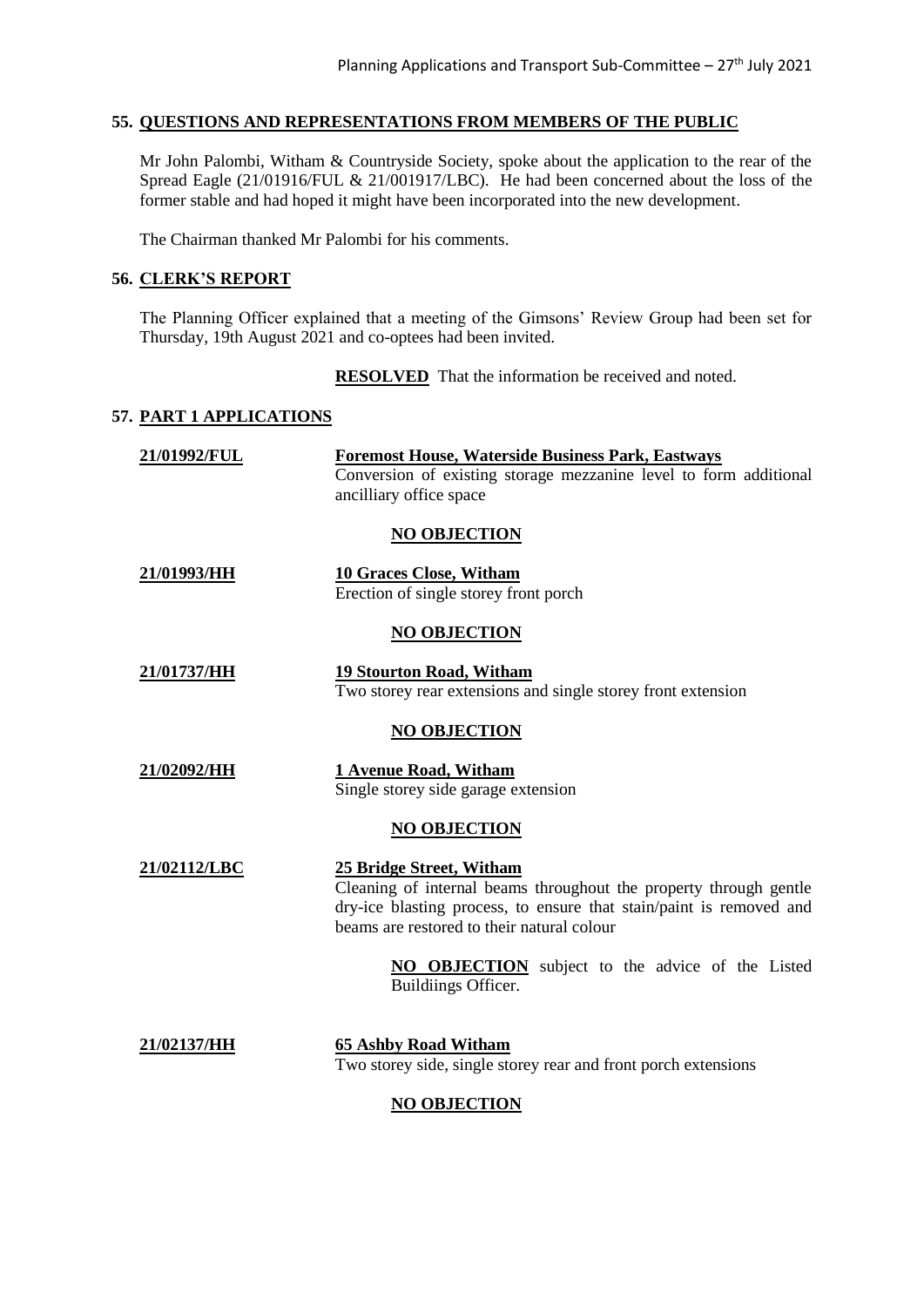# **58. PART 2 APPLICATIONS**

| 21/02032/HH     | <b>5 Pennyroyal Crescent, Witham</b><br>Single storey rear extension and single storey front extension                                                                                                                                     |  |  |
|-----------------|--------------------------------------------------------------------------------------------------------------------------------------------------------------------------------------------------------------------------------------------|--|--|
|                 | NO OBJECTION<br>subject to no representations being<br>received from the neighbours.                                                                                                                                                       |  |  |
| 21/02015/TPOCON | <b>Barclays Bank plc, 59 Newland Street, Witham</b><br>Notice of intent to carry out works to trees in a Conservation Area                                                                                                                 |  |  |
|                 | Members were informed that the Tree Warden had made a site visit<br>and recommended no objection.                                                                                                                                          |  |  |
|                 | <b>NO OBJECTION</b> subject to the advice of the District<br>Council's Landscape Officer.                                                                                                                                                  |  |  |
| 21/01916/FUL    | <u>Land rear of 51 – 57 Newland Street, Witham</u><br>Erection of 6 x 1 bed dwellings within courtyard development and 1 x<br>2 bed flat over garage with associated parking to the rear pation area<br>of The Spread Eagle Public House   |  |  |
|                 | Members considered that the conditions recommended for the adjacent<br>site should apply.                                                                                                                                                  |  |  |
|                 | <b>NO OBJECTION</b> subject to suitable solution regarding bin<br>storage/refuse collection, sound proofing, zero carbon<br>approach/solar panels and archaeological survey.                                                               |  |  |
| 21/001917/LBC   | <b>Land rear of 51 - 57 Newland Street, Witham</b><br>Erection of $6x1$ bed dwellings within courty and development and $1x$<br>2 bed flat over garage with associated parking to the rear pation area<br>of The Spread Eagle Public House |  |  |
|                 | subject to the advice of the Listed<br><b>NO OBJECTION</b><br>Buildings Officer.                                                                                                                                                           |  |  |
| 21/02146/HH     | 7 Ash Fall, Witham<br>Part single, part two storey side extension and single storey front porch                                                                                                                                            |  |  |
|                 | <b>NO OBJECTION</b>                                                                                                                                                                                                                        |  |  |
| 21/02209/TPOCON | 31 Collingwood Road, Witham<br>Notice of intent to carryt out works to trees in a Conservation Area                                                                                                                                        |  |  |
|                 | Members noted that the Tree Warden had advised the applicant of the<br>necessary work to be undertaken.                                                                                                                                    |  |  |
|                 | <b>NO OBJECTION</b> subject to the advice of the District<br>Council's Landscape Officer.                                                                                                                                                  |  |  |
| 21/02116/HH     | <b>21 Avenue Road, Witham</b><br>Loft Conversion with hip to gable side roof extension and rear dormer<br>roof extension                                                                                                                   |  |  |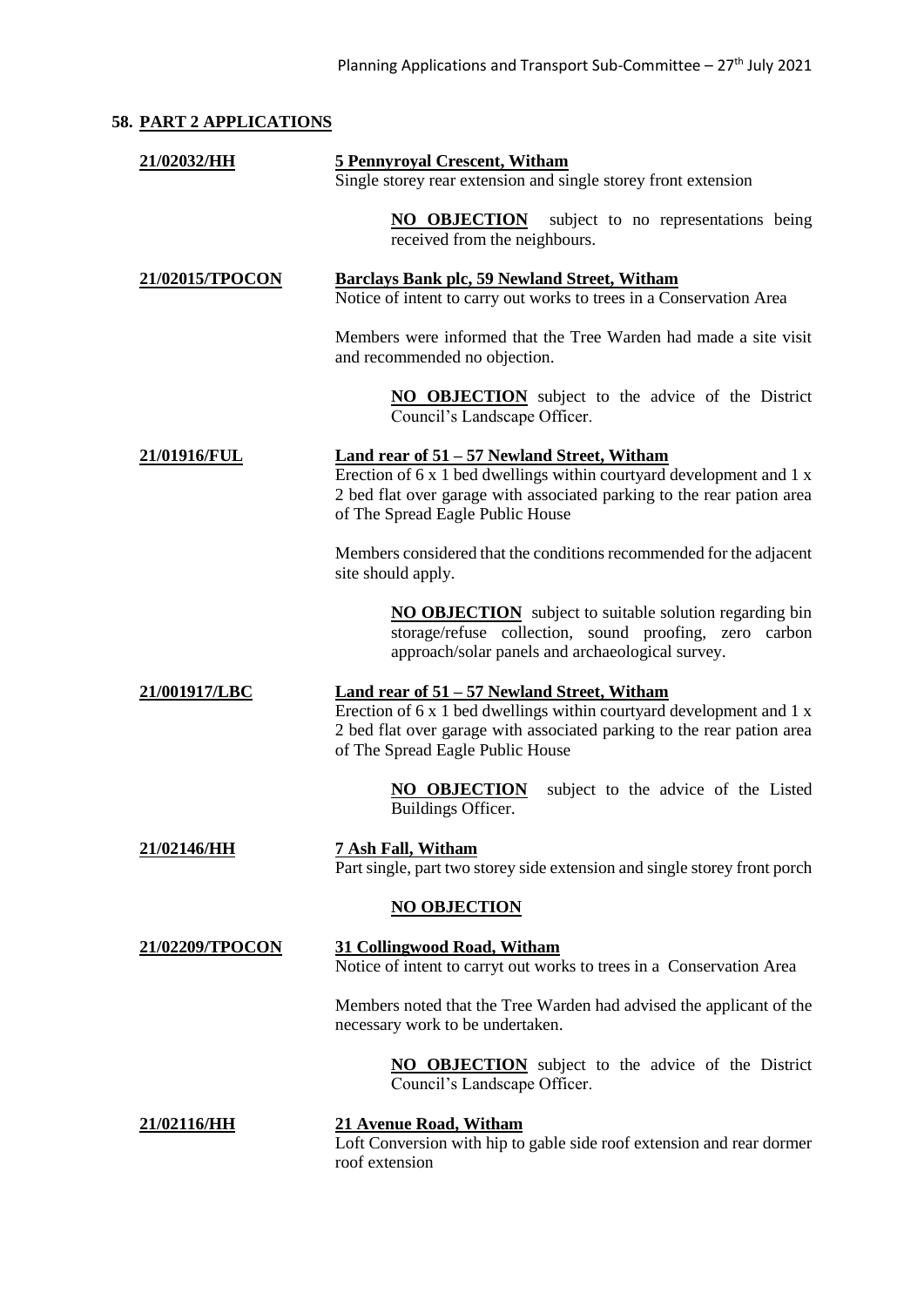Members were concerned about the adverse effect that the three velux windows would have on the street scene and the possible over-looking into the neighbouring gardens.

> **RECOMMEND REFUSAL** on the grounds of adverse effect on the street scene contrary to RLP17 and LPP38e of the emerging Local Plan.

## **59. REVISED PLANS/ADDITIONAL INFORMATION**

#### **19/01896/OUT Land North of Woodend Farm**

Members were informed that since re-considering this application there were now several new documents including one from the District Council's Waste Services which required inter alia an assurance that any private drives which waste collection lorries are required to drive on would be equivalent to the standard of adopted highways and that the Council would not be liable for any repairs required as a result of driving over them. It was also noted that the Public Health Officer had highlighted the need for sound proofing from the railway and the A12; and adequate ventilation.

> **RESOLVED** That the Town Council's decision to refuse this application stands.

#### **60. DECISIONS**

Decisions on planning applications pertaining to Witham were received.

**RESOLVED** That the decisions be received and noted.

## **61. A BOARDS**

A report was received.

Members considered that whilst this was a matter for Essex County Council it would be useful to send the letter to all businesses in the town centre along with Essex County Council's policy.

> **RESOLVED** That the report be received, a letter be sent to the appropriate authority expressing the Town Council's concerns regarding the proliferation of A boards in the town centre, it being a Conservation Area, and letters sent to the businesses in the town.

## **62. PARKING AND HIGHWAYS REPORT**

The updated Parking and Highways Report was received.

**RESOLVED** That the Parking and Highways Report be received and noted.

## **63. VEHICULAR ACTIVATED SIGNS**

Correspondence was received from Priti Patel, MP, regarding speeding in Maldon Road. Members were informed that Essex County Council policy had recently been changed to allow these signs to be installed.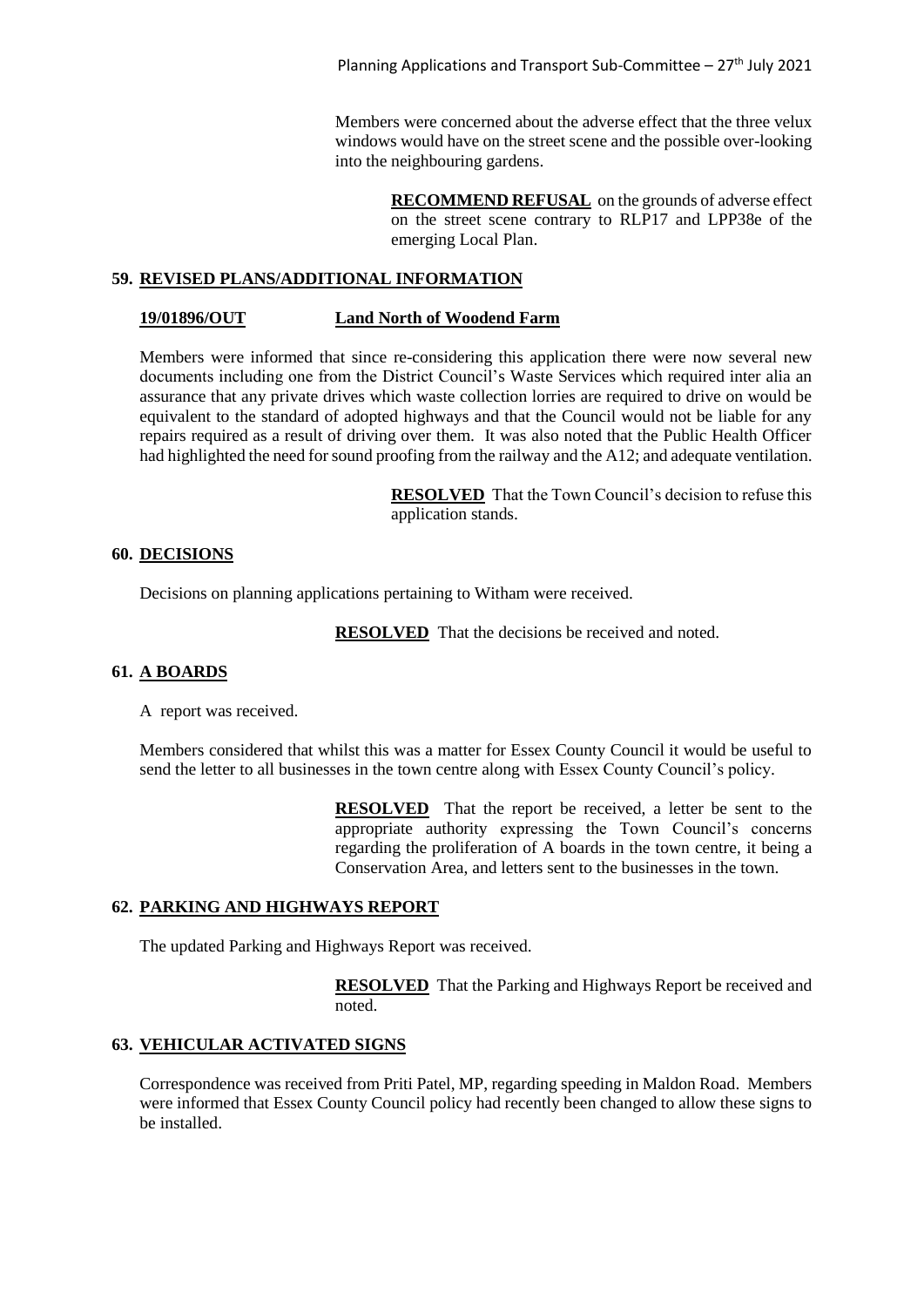Members were mindful of motorists becoming familiar with the signs and that they should be repositioned regularly which would have a staffing implication. It was agreed to seek recent speed surveys and investigate the possibility of installing vehicular activated signs.

> **RESOLVED** That the results of recent speed surveys be sought and the possibility of installing vehicular activated signs be investigated.

## **64. STREET NAMING**

Members were asked to suggest names for the Gimsons development.

A number of names were suggested.

**RESOLVED** That the names be received.<sup>1</sup>

## **65. WOODEND FARM ESTATE**

(a) The Notes from the meeting held 5th July 2021 were received.

**RESOLVED** That the Notes be received and noted.

(b) The suggestion was made that Braintree District Council should be asked to compulsory purchase the part of the 'ransom strip' between Lodge Farm and Woodend Farm to allow direct access between Woodend Farm and Lodge Farm estates.

The Town Clerk advised that the best way to proceed was to negotiate with the landowner and if unsuccessful seek compulsory purchase.

> **RESOLVED** That if direct negotiation with the landowner was unsuccesful, compulsory purchase be pursued with Braintree District Council.

(c) An updated position with regard to Section 106 was received.

A number of issues were raised including width of cycleways and travel plan. It was considered that Neil Jones, who was the designated officer at Braintree District Council for Section 106, should be reminded of the Town Council's wish to be involved as the agreements are developed.

It was agreed to ask the Delivering Developers' Obligations Task and Finish Group to continue its ongoing Section 106 discussions on a regular basis with Neil Jones, Braintree District Council.

> **RESOLVED** That the Notes from the meeting held 5th July 2021 be forwarded to Neil Jones, Braintree District Council Planning Officer, and to remind him of the Town Council's wish to be involved.

## **66. CLIMATE AUDIT PANEL**

 $\overline{\phantom{a}}$ 

Recommendations from the Climate Audit Panel were received.

<sup>&</sup>lt;sup>1</sup> Unfortunately on investigation a number of the names were unsuitable as they had been used elsewhere in the town. It has been agreed with the Chairman and the Developer that this matter will be discussed at the next Meeting when a list of suggested names will be provided for Members to consider.